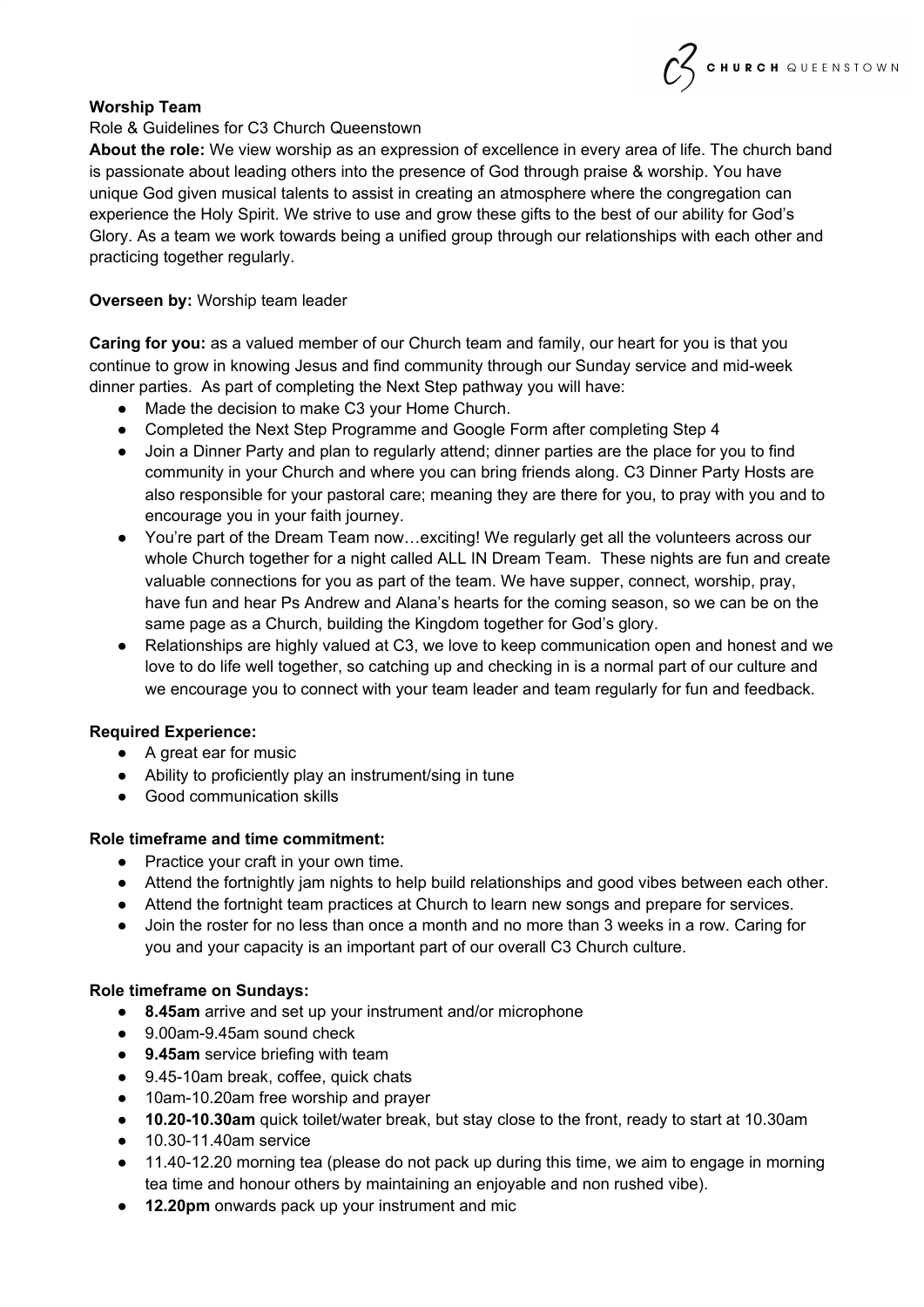**Personal Responsibilities:** Firstly, be yourself! Be comfortable in your own skin, be who God made you to be! You are fearfully and wonderfully made. You are designed especially with a set of gifts just for you, be encouraged to operate in them. Back yourself... we do!!

Secondly, come filled and ready. All we do in serving comes out of the abundance in our hearts. We have a responsibility to have a genuine connection with our Lord & Saviour Jesus; to be in step with the Holy Spirit personally, and therefore during the Church service. Being in prayer, the Presence of God and in the Word is important for your role on the worship team.

# **Please watch this video on C3 Worship to help you get a picture of what C3 worship culture is like:** https://vimeo.com/165080617

# **Team Members:**

- Regularly attend music practice during the week
- Learn and practice the current song list
- Practice songs when rostered on and come prepared
- Follow and support the worship leader during the service
- Keep eyes open 90% of the time
- Continue playing in background until the team is released
- Smile and have fun!

## **Worship Leading:**

- Earlier in the week: pray and prepare, choose songs and let the team know.
- At practices provide support to the musicians and vocalists, make sure they have the resources they need. Discuss with the team and encourage musical and vocal dynamics for how you see God moving throughout the sets, and what will sound best.
- **Services:**
- Into the microphone, Welcome people to stand where appropriate
- Verbally encourage people to engage in worship.
- Keep your eyes open 90% of the time.
- Pray & free worship when feeling led by the Holy Spirit.
- Exalt the name of Jesus, King of Kings, saviour of all.
- When the service leader or speaker is on the mic, stay engaged and make eye contact to see where the service is going, ie: back into worship/chorus for Spiritual breakthrough or to quiet down for prayer, or to release the team, this is an intuitive process that you need to be engaged with.
- **Run Sheet:** Coordinate with the Service Leader, Pastors, Service Overseer and AV for any changes at the briefing at 9.45am
- Coordinate with the sound team.

## **Worship Team - Role Specific Code of Conduct:**

## **Dress Code**

- Please wear clothing that is respectful whilst still expressing yourself with modesty.
- Please do not wear: swimwear, boardies or bikini's, snow or ski wear, jandals (thongs/flip-flops), activewear, singlets or short-shorts, bust, back and midriff to be covered please.

## **In C3 the way we conduct ourselves up front is important, for all speaking, service leading, worship leading, backing vocals or use of the microphone:**

We do not use our Church pulpit for the opportunity to share our personal, political, racial, business, sexual or religious opinions. This inevitably alienates some of the very people we are trying to reach for Christ. We have a sacred calling to promote Jesus, our roles are to keep the gospel central to our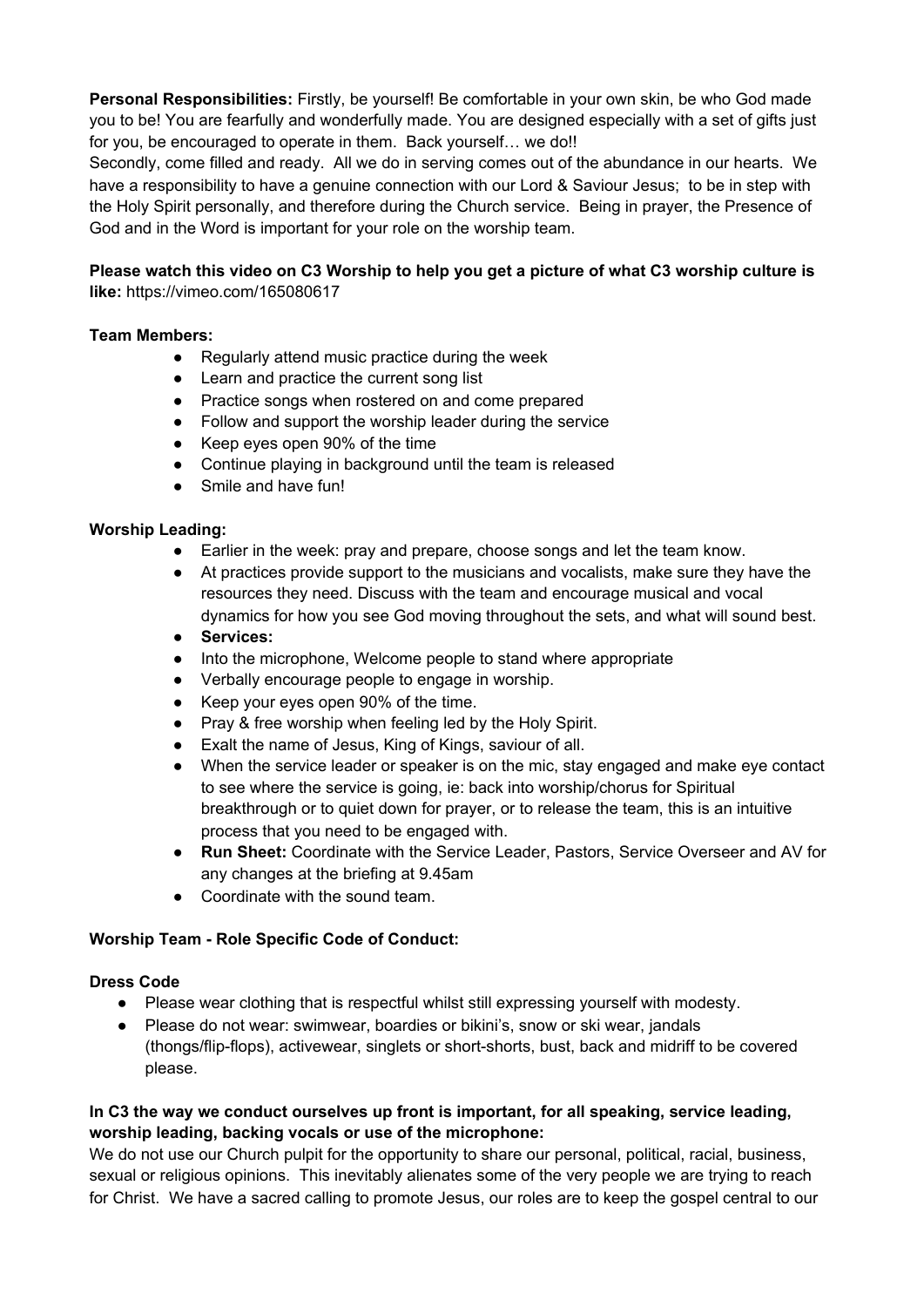message, avoid such things that would otherwise distract from Jesus being the centre of our praise and worship in our meetings.

Also, please do not name people or point people out in the audience, or use them, their stories, family or interests as examples; this can be embarrassing and makes people very uncomfortable, even if said people are our friends.

Please no inside jokes, slander or disrespectful comments, please don't swear or use derogatory speech, we want to honour people from the front.

Gloating, bitterness or pride should not be in our speech either, in all that happens up front or in teams we want to honour our God and others.

#### **What will happen if I breach this conduct during a service or event?**

In the case of a serious breach of the conduct, the pastors, leadership team or service leader will stand up next to you on the stage or shoulder tap you, they will verbally interject and try to help direct you and encourage you to bring your message back to Jesus.

If you do not respect or acknowledge their leadership direction, you will be asked to sit down or leave the building.

You will also be required to attend a debriefing meeting to discuss the situation.

Feel free to contact the worship team leader if you have any questions**.**

| Name:                           | <b>Time commitment:</b> 6 months / 12 months |                   |
|---------------------------------|----------------------------------------------|-------------------|
| Signature:                      | Date:                                        |                   |
| <b>Team Leader/Lead Pastor:</b> | ○ Next Step Done                             | ○ Next Step Forms |
| Signature:                      | Date:                                        |                   |

#### **What's Next:**

1. Attend the casual jam night for muso's, if not already. This helps to introduce you to the team and encourages involvement in playing and singing together, jamming in the Spirit. It also gives the worship team leader a chance to assess your skill level and when it will work for you to join in at practice in preparation for playing/singing in our services.

2. Training on the job - coordinate a time with your team leader to do an induction. Feel free to ask questions as all our leaders love training people and seeing them fulfill God's purpose for their lives. Once you're confident in the role, you can go on the roster.

3. Join the [C3 Queenstown Dream Team](https://www.facebook.com/groups/135838570464911) Facebook Group

4. Log into the [Team Hub](https://www.c3churchqueenstown.org/team-log-in) on our website, PW: C3team

This gives you access to a wee write up about what's coming up and a bunch of resources, including the Current Roster Google Sheet.